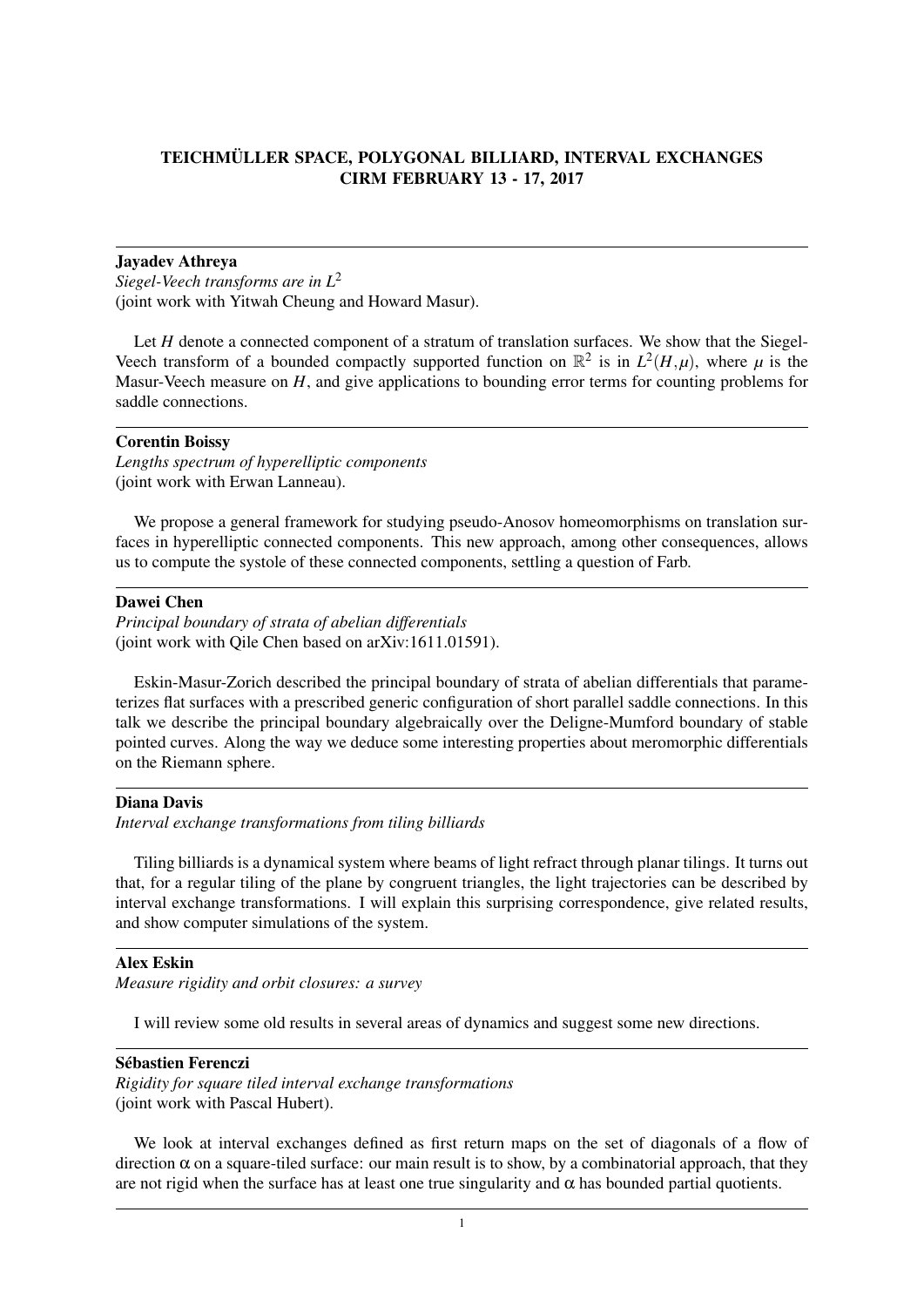### Simion Filip

*How to make a K3 surface with paper, scissors, and glue* (joint work in progress with P. Engel).

I will talk about some moduli spaces of K3 surfaces and the similarities they share with strata of translation surfaces. The constructions are based on an explicit way to describe and work with K3 surfaces.

# Forni Giovanni

*Limits of geodesic push-forwards of horocycle measures*

We prove a couple of general conditional convergence results on ergodic averages for horocycle and geodesic subgroups of any continuous  $SL(2,\mathbb{R})$ - action on a locally compact space. These results are motivated by theorems of Eskin, Mirzakhani and Mohammadi on the  $SL(2,\mathbb{R})$ -action on the moduli space of Abelian differentials. By our argument we can derive from these theorems an improved version of the "weak convergence" of push-forwards of horocycle measures under the geodesic flow and a new short proof of a theorem of Chaika and Eskin on Birkhoff genericity in almost all directions for the Teichmüller geodesic flow.

## Vaibhav Gadre

```
Random geodesics in moduli spaces
```
(some of this is joint work with J. Maher, and with J.Maher and G. Tiozzo).

Sullivan and Masur log-laws are a striking example of analogies between random Teichmüller geodesics and random hyperbolic geodesics on finite area hyperbolic surfaces with cusps. This talk extends this dictionary focusing on two notions of randomness. The first notion considers random Teichmüller geodesics for the holonomy measures (more generally  $SL(2,\mathbb{R})$ -invariant measures) on moduli spaces on the one hand and random hyperbolic geodesics for the Liouville measure on the other. The second notion considers random geodesics for harmonic measures arising from random walks on mapping class groups on the one hand and non-uniform lattices in  $SL(2,\mathbb{R})$  on the other. Applications of this analysis of random geodesics include singularity of a large class of harmonic measures, and a trim-sum strong law generalising a strong law by Diamond-Vaaler for continued fractions.

### Elise Goujard

*Equidistribution of square-tiled surfaces of fixed combinatorial type* (some of this is joint work with V. Delecroix, P. Zograf, A. Zorich).

Dynamics in rational polygonal billiards is strongly related to dynamics and geometry in the moduli spaces of flat surfaces. In particular, evaluating the Masur-Veech volumes of such moduli spaces and computing Siegel-Veech constants give some quantitative results for the dynamics in the associated billiards. This evaluation can be done by counting square-tiled surfaces, with and without weight. I present several results about square-tiled surfaces of fixed combinatorial type related to this problem, and their relation to the question of the asymptotic of volumes, as the genus tends to infinity.

## Ursula Hamenstädt

*Simplicity of the Lyapunov spectrum revisited*

We give an algebraic proof of the simplicity of the Lyapunov spectrum for the Teichmüller flow on strata of abelian differentials. This proof extends to the Kontsevich Zorich cocycle over strata of quadratic differentials and can also be used to study the algebraic degree of pseudo-Anosov stretch factors.

## Chris Leininger

*Surface bundles over Teichmüller curves*

(joint work-in-progress with Dowdall, Durham, and Sisto).

I will discuss some work on the coarse geometry of the canonical surface bundle over a Teichmüller curve.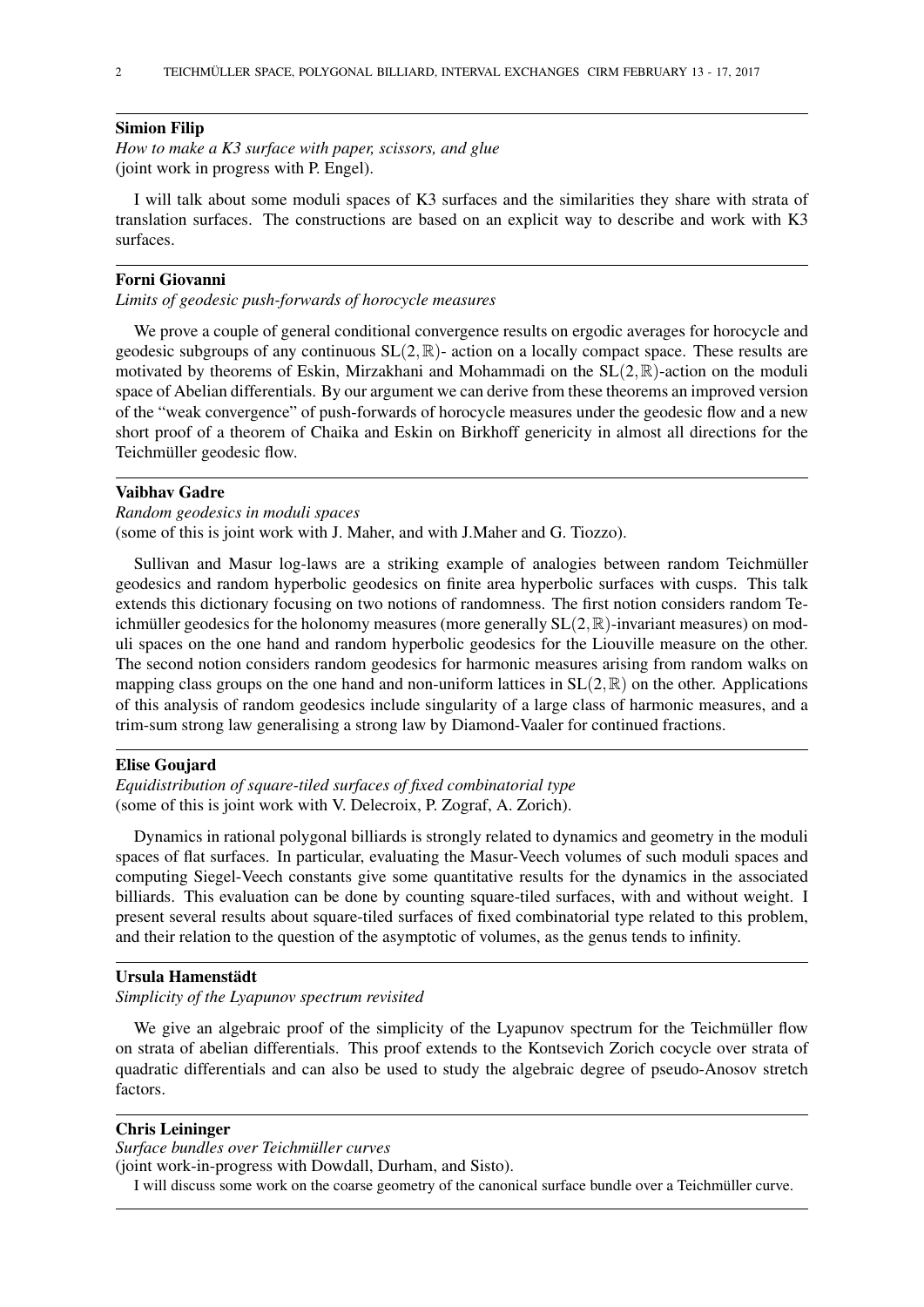#### Martin Möeller

*Tropical curves and flat surfaces*

We will provide a short introduction to tropical curves and explain why two questions in this context can be answered using flat surfaces.

### Gabriele Mondello

*Spherical metrics on conical surfaces* (joint work in progress with D. Panov).

A celebrated result by Poincaré states that a compact Riemann surface of positive genus has a conformal metric of constant curvature, unique up to rescaling. Clearly, the case of genus 0 is not so exciting: there is a unique complex structure and a unique metric of curvature 1 up to Möbius transformations. The problem becomes more interesting if we require such metrics to have conical singularities of prescribed angles at a finite subset of marked points. The case of negative and zero curvature was settled by McOwen and Troyanov: they established the existence and uniqueness of such a metric in each conformal class. The case of positive curvature is more delicate: existence and uniqueness results are known for small angles (Troyanov), whereas existence and non-uniqueness results are known in positive genus (Bartolucci-De Marchis-Malchiodi). Together with D.Panov we study the moduli space of such spherical metrics, first determining for which angle assignment such moduli space is not empty in genus 0 and then (in progress) we show that the number of such metrics in each conformal class is generically locally constant, provided the angles remain in the same "chamber".

#### Angel Pardo

*Counting problem on wind-tree models*

Wind-tree models are billiards in the plane endowed with  $\mathbb{Z}^2$ -periodically located identical connected symmetric right-angled obstacles. We will show asymptotic formulas for the counting problem of closed billiard trajectories (up to isotopy and  $\mathbb{Z}^2$ -translations) on wind-tree billiards, give the exact value of the associated Siegel-Veech constant for generic wind-tree billiards depending on the number of corners of the obstacle, exhibit a non-varying phenomenon in the classical case of rectangular obstacles and give a quantitative result for the error term in the case when the underlying surface is a Veech surface.

#### Luc Pirio

*Moduli spaces of flat tori and elliptic hypergeometric functions* (joint work with S. Ghazouani).

In his 1993 paper "*Flat Surfaces*", Veech regards *Mg*,*<sup>n</sup>* as the moduli space of flat surfaces of genus *g* with *n* conical singularities whose associated cone angles  $\theta_1, \ldots, \theta_n$  are fixed. Using this identification, he constructs a natural foliation on *Mg*,*<sup>n</sup>* with complex leaves. Moreover, he shows that these latter carry an interesting geometric structure which depends only on the θ*i*'s.

In the genus 0 case, there is a unique leaf, namely the whole moduli space  $M_{0,n}$  whose geometric structure is complex hyperbolic if the θ*i*'s are all assumed to be strictly less than 2π. This case has previously been studied by Deligne and Mostow (in the realm of the theory of hypergeometric functions) and also by Thurston (in terms of flat surfaces).

My talk will be about some recent works carried out in collaboration with S. Ghazouani which allow us to give an explicit description of Veech's constructions in the genus 1 case.

#### Kasra Rafi

*Unique ergodicity of geodesic flow in an infinite translation surface* (joint work with Anja Randecker).

The behaviour of infinite translation surfaces is, in many regards, very different from the finite case. For example, the geodesic flow is often not recurrent or is not even defined for infinite time in a generic direction. However, we show that if one focuses on a class of infinite translation surfaces that exclude the obvious counterexamples, one can adapted the proof of Kerckhoff, Masur, and Smillie and show that the geodesic flow is uniquely ergodic in almost every direction. We call this class of surface essentially finite.